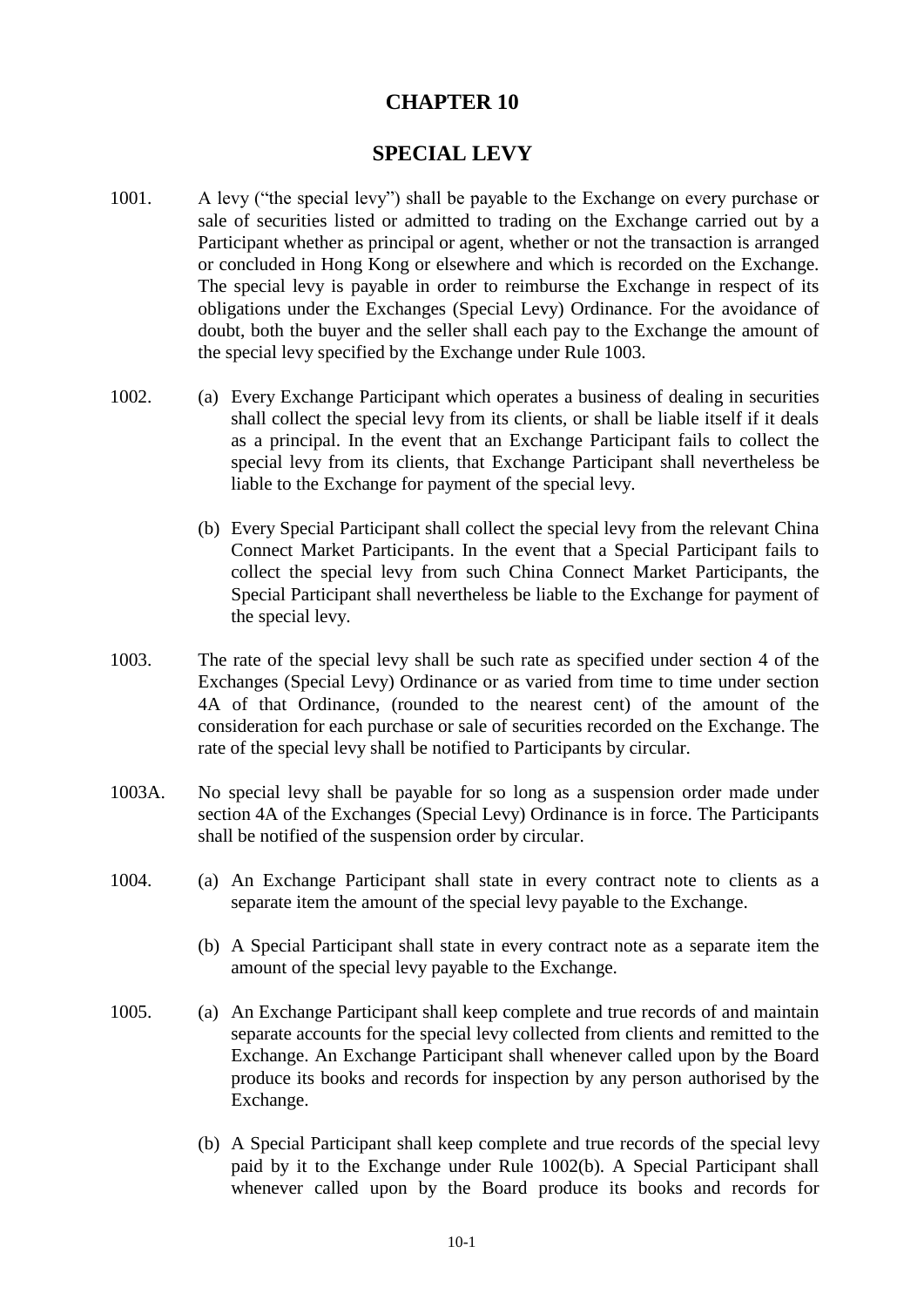inspection by any person authorised by the Exchange.

- 1006. (a) Within 4 days from the beginning of each month, an Exchange Participant shall submit to the Exchange a complete and signed return of the special levy payable in respect of transactions carried out as principal or agent during the previous month and shall separately show the amounts it collected from clients during that month, in such form as specified by the Exchange from time to time. Without prejudice to the foregoing, the Exchange shall have power to require an Exchange Participant to make such returns at such other time(s) and in respect of such other period(s) as the Exchange may think fit. The return shall be accompanied by the amount of the special levy payable to the Exchange.
	- (b) Within 4 days from the beginning of each month, a Special Participant shall submit to the Exchange a complete and signed return of the special levy payable in respect of transactions carried out by it during the previous month in such form as specified by the Exchange from time to time. Without prejudice to the foregoing, the Exchange shall have power to require a Special Participant to make such returns at such other time(s) and in respect of such other period(s) as the Exchange may think fit. The return shall be accompanied by the amount of the special levy payable to the Exchange.
- 1007. If any Participant fails to remit the special levy to the Exchange within the period specified in Rule 1006, interest shall be payable at such rate as the Board may by resolution determine and which shall be notified to the relevant Participant in writing or notified to all Participants by circular. If the special levy and any interest thereon remains unpaid at the end of the month in which the special levy or any part thereof was due, the Participant shall be liable to be suspended from trading and may be subject to any other disciplinary action as the Board may think fit. Notwithstanding any such action which the Board may take against the Participant in default, the Exchange may also take legal action to recover the outstanding amount of the special levy and any interest thereon, and all the expenses for taking such action shall be borne by the Participant.
- 1008. Where the total amount of the special levy computed by a Participant and the accompanying return(s) it submits to the Exchange pursuant to Rule 1006 differs from the Exchange's own computation as to the amount of special levy payable, the Participant shall within 2 days after being required to do so pay to the Exchange the difference between its computation and the Exchange's computation and the determination of the Exchange as to the amount of special levy payable shall be final and binding on the said Participant. If the amount payable to the Exchange under this provision is not paid to the Exchange within the time specified, interest shall be payable thereon at the rate determined pursuant to Rule 1007.
- 1009. (a) Where an Exchange Participant suspends or ceases its business of dealing in securities, it shall immediately notify the Exchange in writing, and such Exchange Participant shall submit a return up to and including the date of suspension or cessation within 4 days after the date of suspension or cessation, such return to be accompanied by the amount of the special levy payable up to the date of suspension or cessation. In the event that the Exchange Participant fails to pay the said amount within the said period, interest shall be payable on